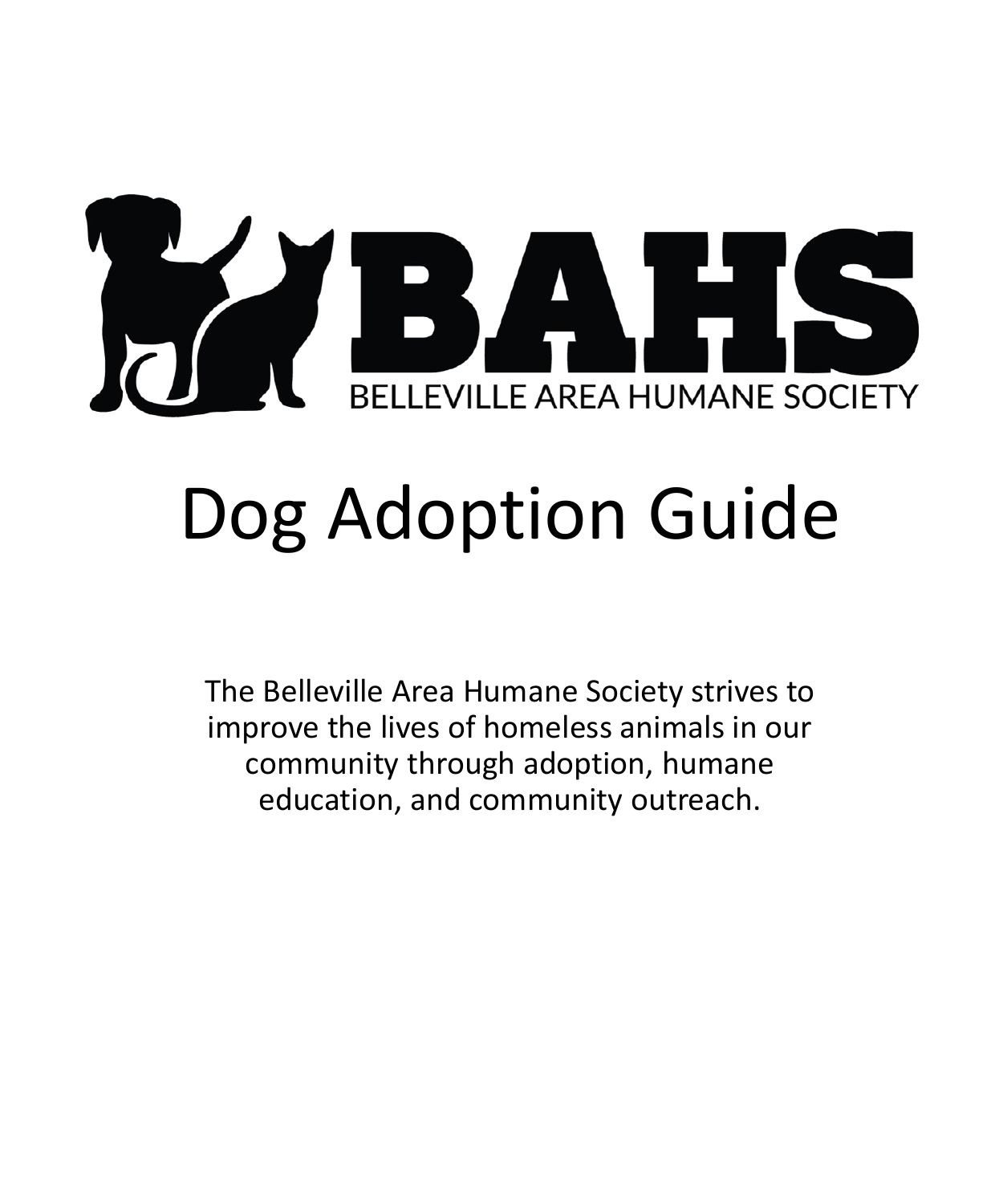### Congratulations on your new family member!

From all of us at the Belleville Area Humane Society, **THANK YOU!!**

While in our care, each animal is provided with heartworm treatment and prevention, microchip identification, all vaccinations, and spaying or neutering. But most importantly, we offer a safe and loving haven until they find their forever homes.

If you have any questions please contact us at (618) 235-3712 ext. 0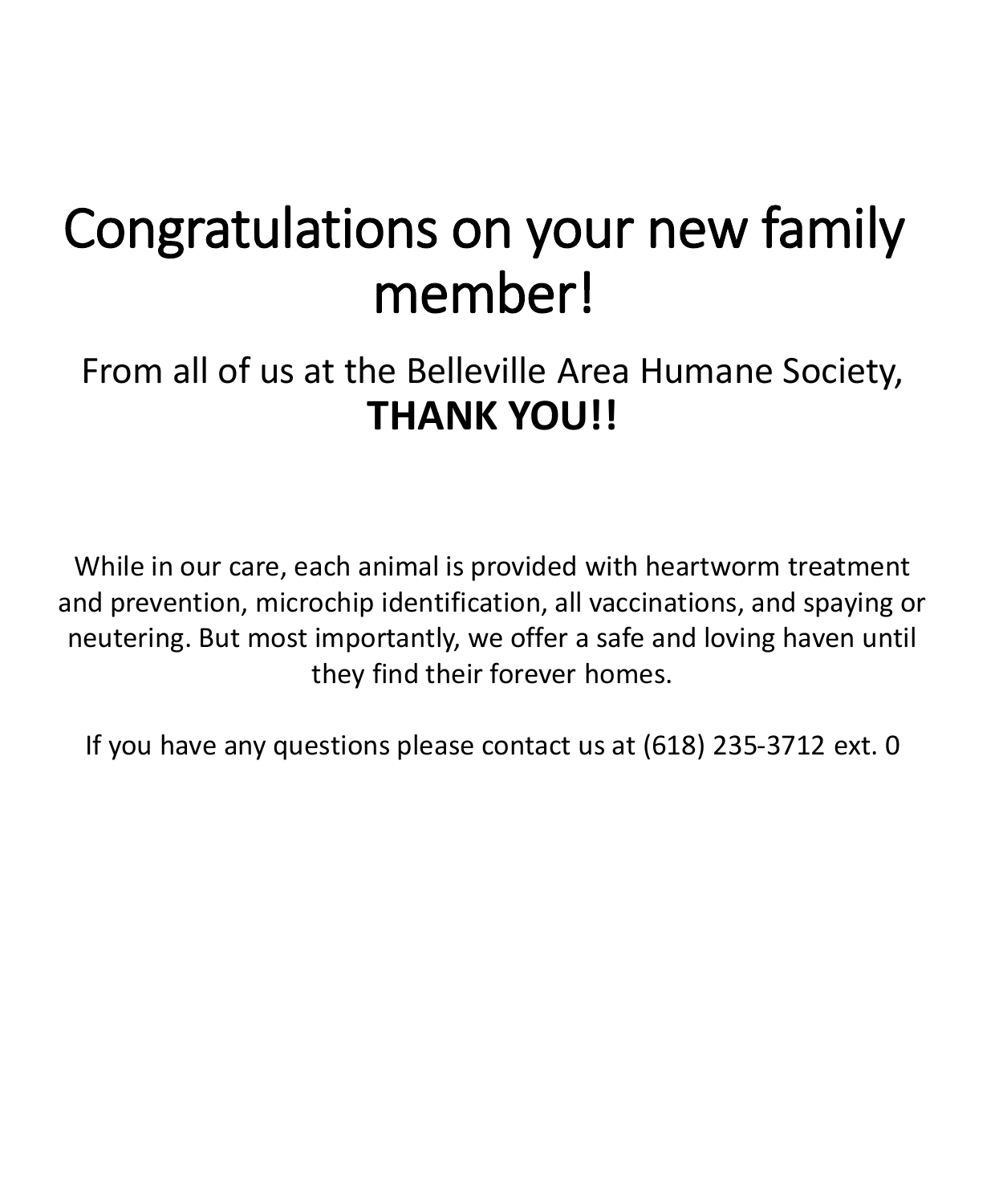Rescue animals aren't broken. They've simply experienced more life than other animals.

If they were human, we would call them wise.

They would be the ones with tales to tell and stories to write; the ones dealt a bad hand who responded with courage.

Don't pity them.

Do something.

Help rescue.

Donate.

Volunteer.

Foster.

Adopt.

Most of all, **be proud to have their greatness by your side!**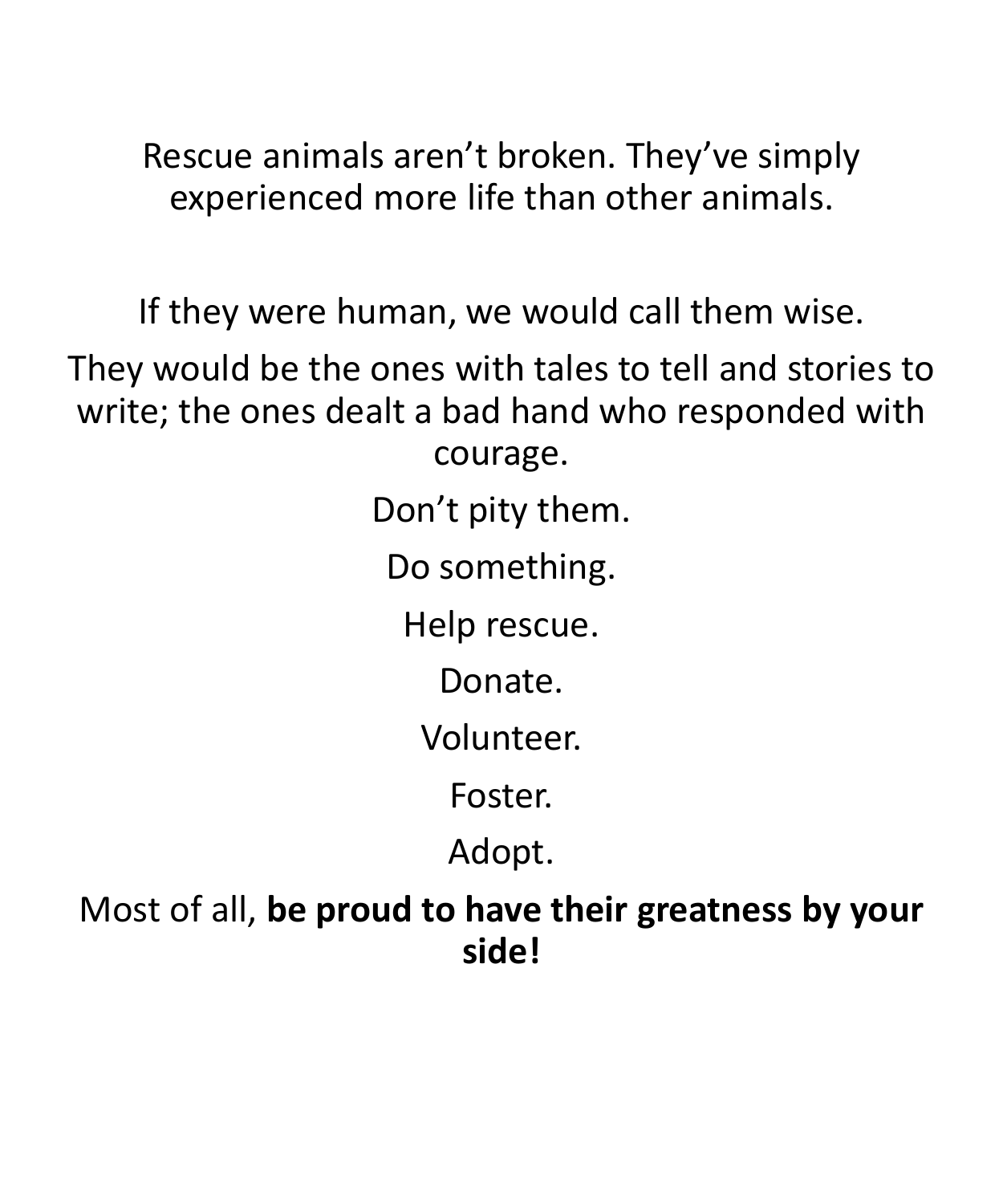Dog Adoption 101 **TIPS FOR DOG OWNERS** 

### **HOME SWEET HOME**

Your new roommate will need supplies! Help create a dog paradise for your canine friend.

#### **WHAT YOU'LL NEED**



2 bowls for food and water; each dog in your home should have their own bowl and they should be fed seperately



a sturdy crate and/or kennel to help prevent accidents



toys to help exercise and stimulate



a dog bed, pillow, or blanket

#### **IT'S POTTY TIME**

- Expect accidents while your new dog adjusts to your home and schedule.
- Crate initially to help prevent accidents and destructive behavior.
- If you're having trouble with marking, purchase a belly band.

#### **LEARNING TOGETHER**

Set up training with a certified dog trainer to put you and your pet on the right track.

#### **MAKING FRIENDS**

#### **INTRODUCING YOUR DOG TO KIDS AND OTHER PETS**

- Supervision is a must.
- Make sure children are respectful of the dog and approach him or her calmly and gently.
- Your home is your pet's territory--introduce new dogs slowly.
- Keep a leash on the dog at first.
- Teach all dogs in the house boundaries.



#### **LIKE CLOCKWORK**

Put your new dog on a routine to help them acclimate. Your home is a new environment and they will need to learn the rules and routine from you.

#### **LET'S PLAY**

Dogs need to stretch their legs to keep their minds and bodies healthy. This is especially important for young dogs and more active breeds. Yard time, runs or walks, fetch, and other games are important for healthy canine living.

YOUR DOG IS A LIVING **CREATURE WITH NEEDS LIKE YOU AND ME. BE FLEXIBLE AND PATIENT WHILE YOU BOTH ADJUST TO YOUR NEW** LIFE TOGETHER.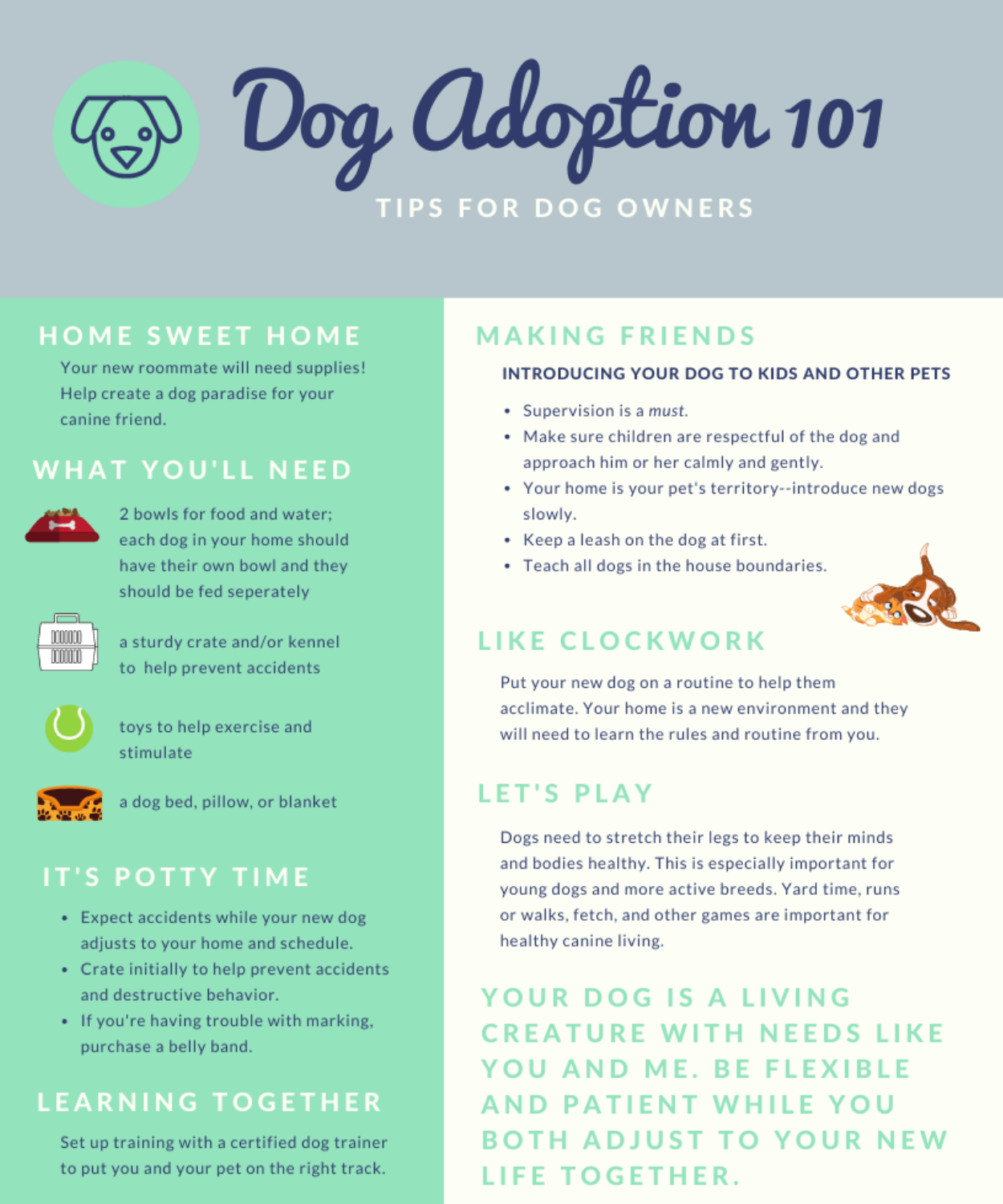### Welcoming Your New Dog Home

#### DO:

- Immediately take your dog outside and show them where you want them to go potty.
- Take your dog to the designated potty area, once an hour, every hour.
- Confine your dog to a small area (kennel or room) whenever you're not home.
- Provide appropriate chew toys to keep them busy and help prevent chewing on unwanted items.
- Introduce your pet to new people slowly so they aren't overwhelmed. Use food or treats so they associate new people with good things.

DO NOT:

- Allow your dog to run off leash in public
- Allow your new pet free roam of your house right away.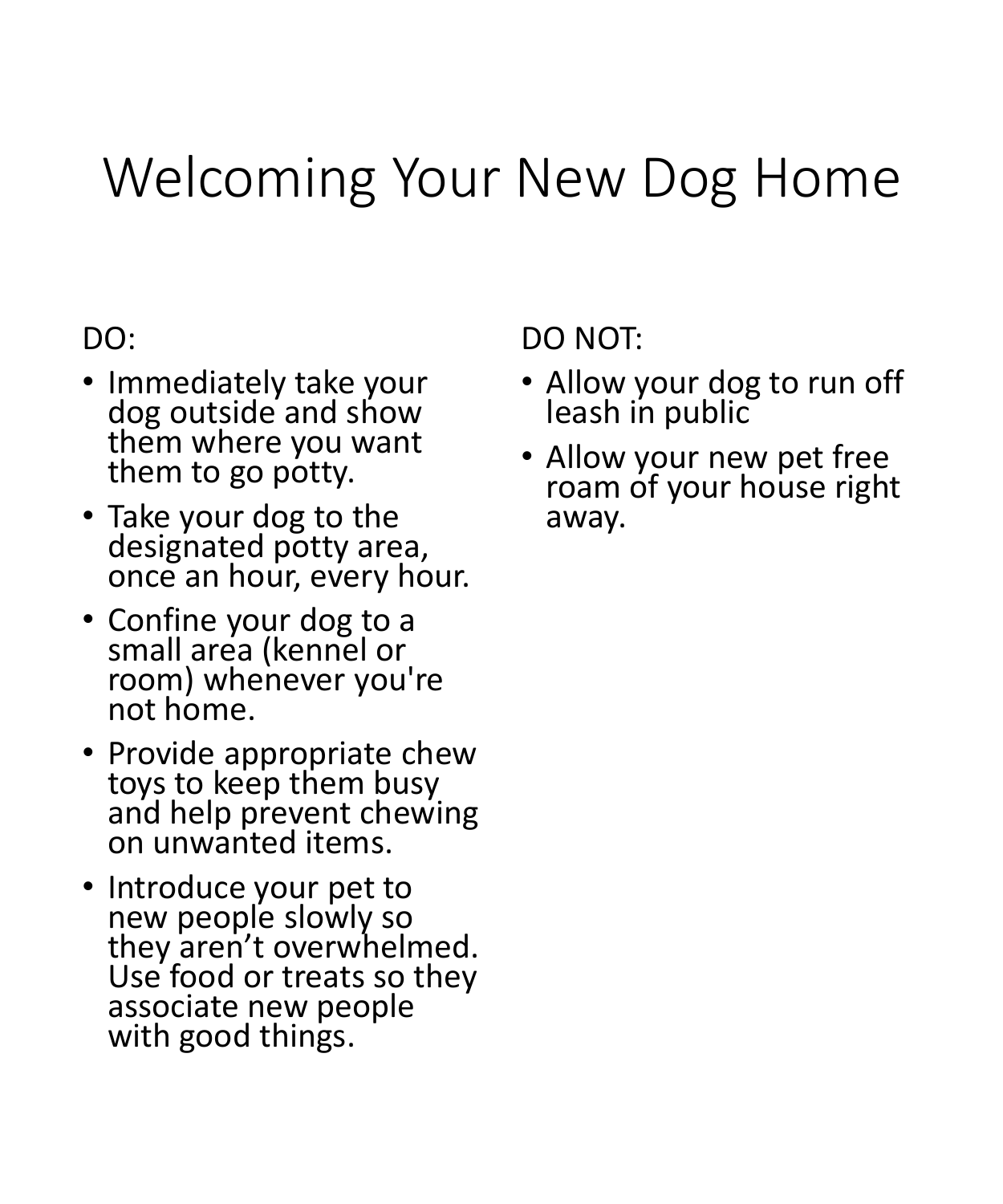Your new dog can be a wonderful companion for years to come. It's important to recognize that first impressions are often lasting ones. If you follow these simple guidelines, your dog's transition into your home will be easier for you and your new best friend.

Please keep in mind that it will take some dogs longer to adjust to your home environment.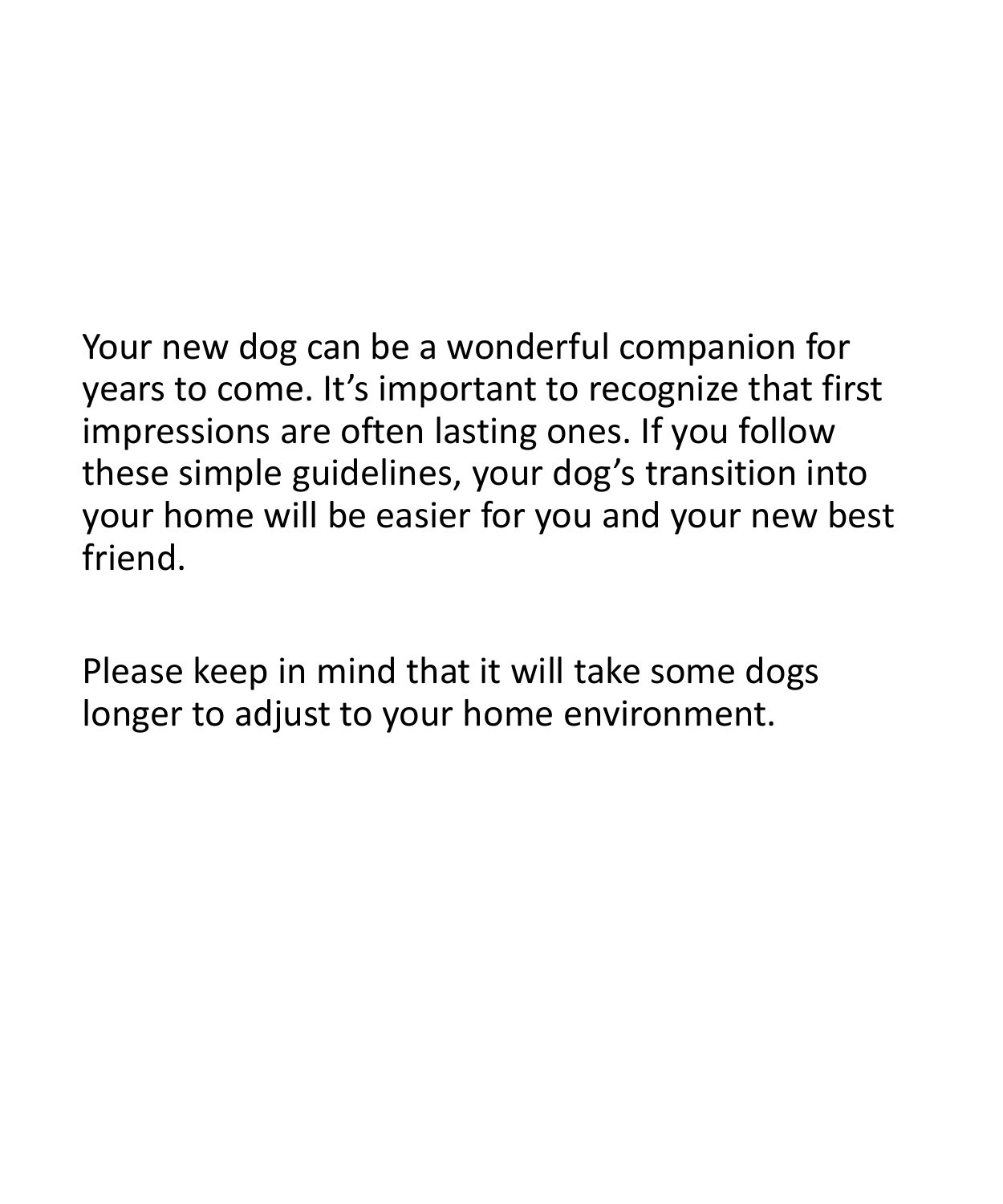# Teach the rules from the beginning.

When you first bring your dog home, they may be a little confused and unsure of the new living situation. Even though your home is undoubtedly more comfortable than the shelter, it is different, and that can make it stressful.

It's important to remember that dogs do not speak our language and will best understand your expectations though training. Your instinct may be to gibe your new best friend a few days to unwind and adjust before imposing rules and restrictions. While you mean well, this delay in training has the potential to be both frustrating and damaging.

From the start, it's crucial to convey your expectations to the dog and this will allow for easier training. If you do this, your dog can succeed in learning the house rules from the beginning.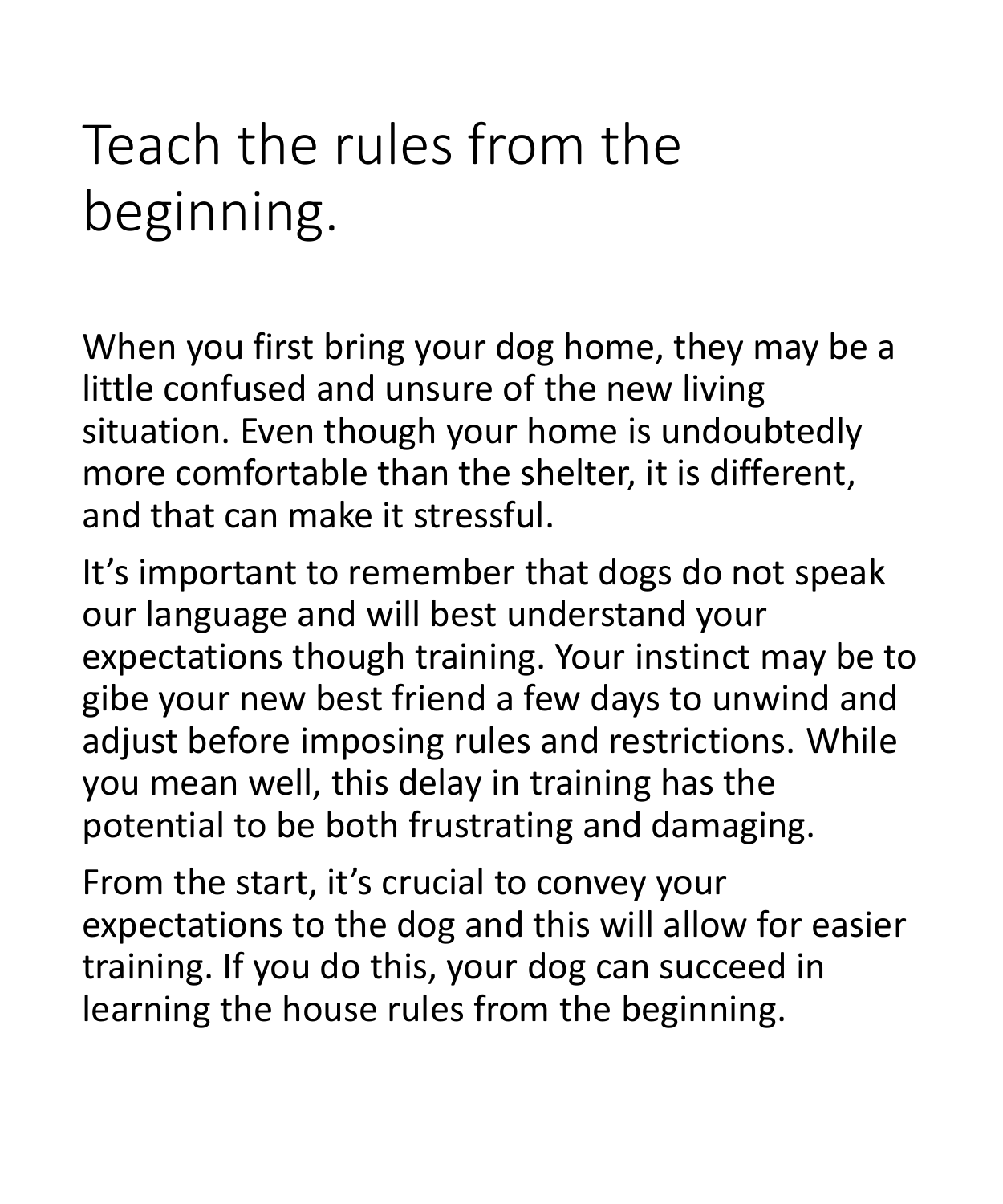Try not to overwhelm your new dog with too much activity during this initial adjustment period.

Although you may want to show your new pet to all your friends and family, it is best for your dog to spend the first couple of weeks quietly settling in, getting to know you and your family, and adjusting to your home environment.

Limit introductions to just a few visitors at a time, this will allow your pet time to adjust.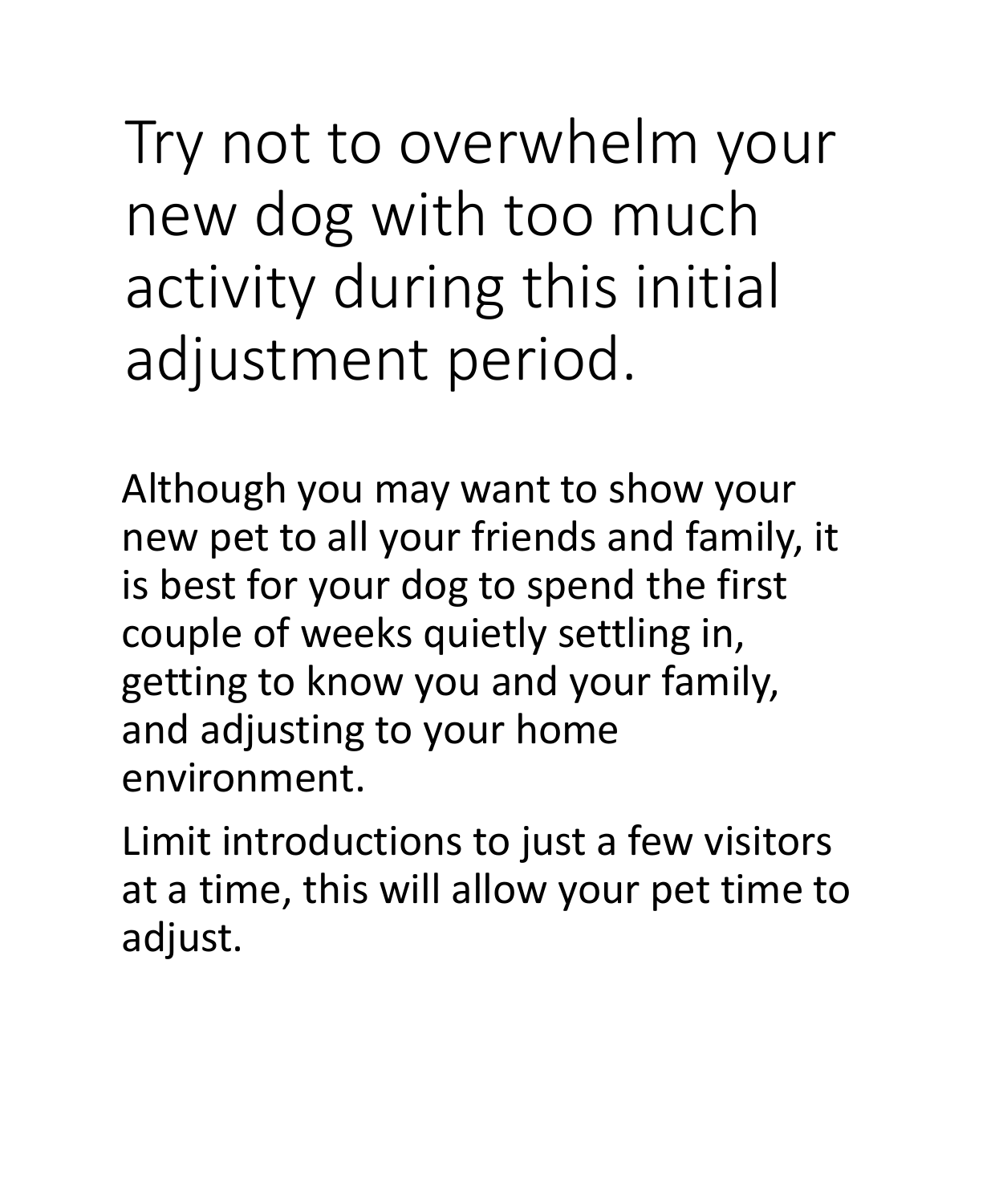### Keep your new dog confined or supervised at all times.

During this initial period, you should confine your dog to a crate or small room when your not home to protect against chew on inappropriate items or harming themselves. Provide appropriate items for your dog to chew on in your absence.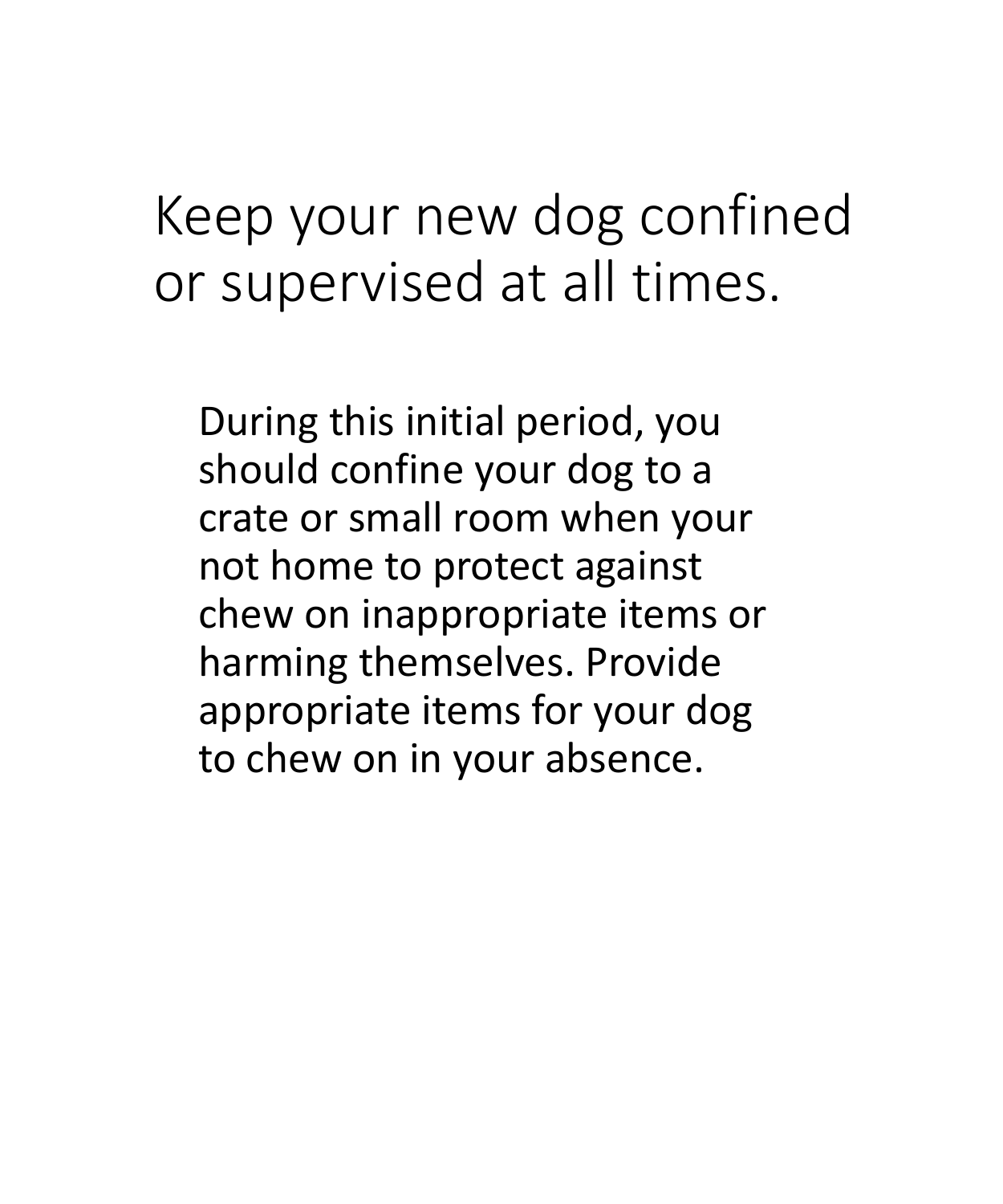# Foods that are Toxic to Dogs:

ASPCA National Animal Poison Control Center: 1-888-426-4435 or 1-900-443-0000

- Alcohol, even in small amounts.
- Avocado- contains persin, mildly toxic but deadly to other animals.
- Baby food (can contain onion powder)
- Bones from fish or chicken- can cause obstruction or laceration of digestive system.
- Bread dough- can expand causing gas and obstruction
- Broccoli (in large amounts)
- Candy or other foods containing xylitol, an artificial sweetener
- Canned soups, may contain onion
- •Chocolate- BEWARE: a dog who has eaten a large quantity may seem okay but can become quickly sick within 24 hours
- •Cigarettes, cigars, tobacco
- •Citrus Oil
- •Coffee, coffee grounds, beans and tea (caffeine)
- •Nutmeg
- •Nuts (macadamia and walnuts)
- •Onion (includes onion powder, onion salt, onion flavorings)
- •Salt
- •Tuna
- •Turkey Skin
- •Voltarin (arthritis medication)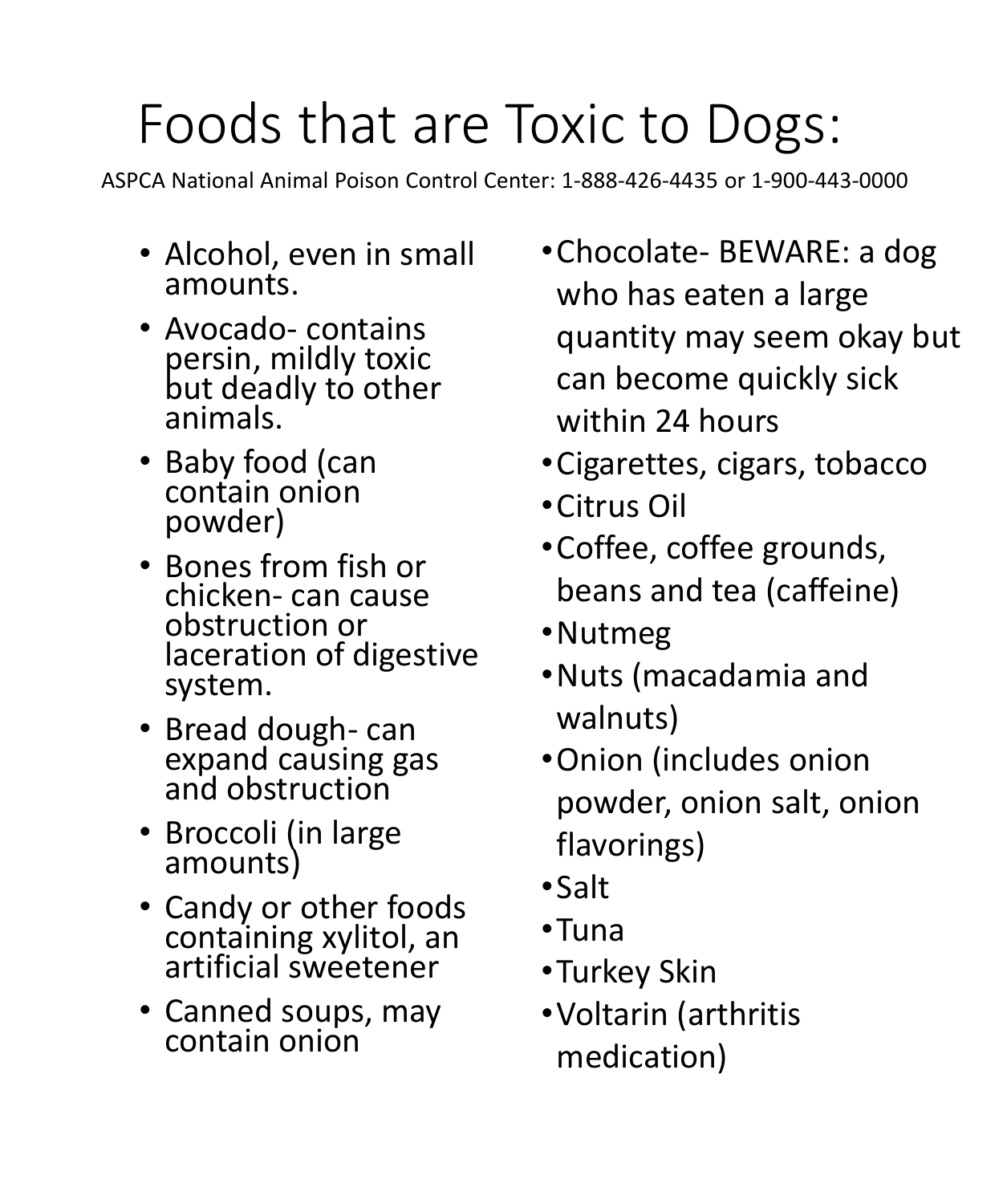- •BAHS implants the microchip between your pet's shoulders just under the skin. We register the microchip to you!
- •If a pet is lost and then found and brought to any authority, the microchip is scanned and the owner's information is retrieved.
- FoundAnimals acts as a third party and notifies the owner in order to reunite them with their pet.

You only need to create an account to update your personal information if necessary. Visit found.org/start

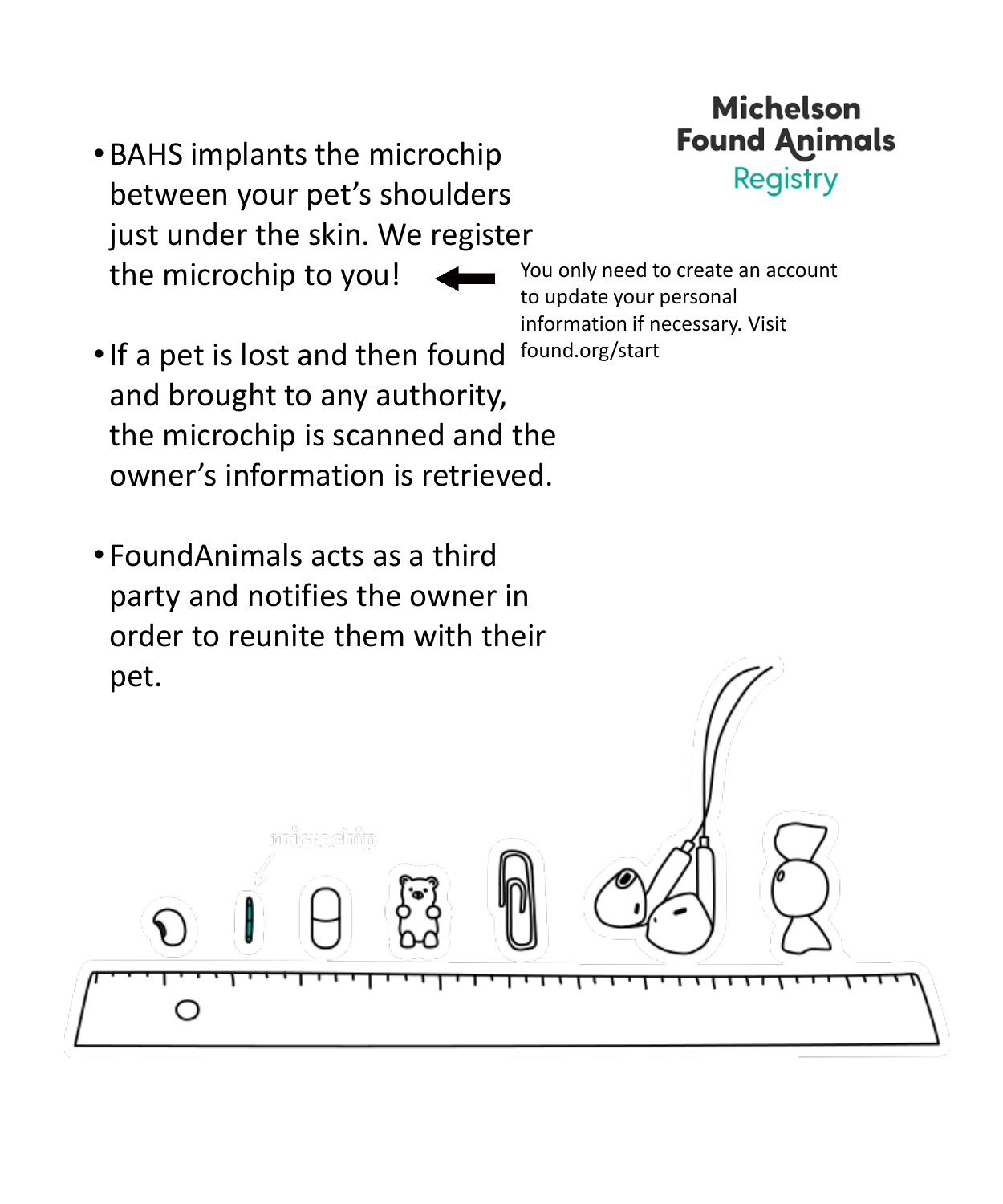### Microchip Companies

- Here at BAHS we use: Found Animals Registry, foundanimals.org/microchip-register
- AAHA Universal Pet Microchip lookup: petmircrochiplookup.org

| 24 Pet Watch    | 866-597-2424 |
|-----------------|--------------|
| <b>AVID</b>     | 800-336-2843 |
| AKC.            | 800-252-7894 |
| <b>Banfield</b> | 888-466-3242 |
| Bayer ResQ      | 800-633-3796 |
| Home Again      | 888-466-3242 |

Common Misconceptions:

- Microchip is not a GPS, it cannot track your pet in real time.
- Microchip must be scanned with a reader in person in order to identify pet.
- FoundAnimals does not give out owner information.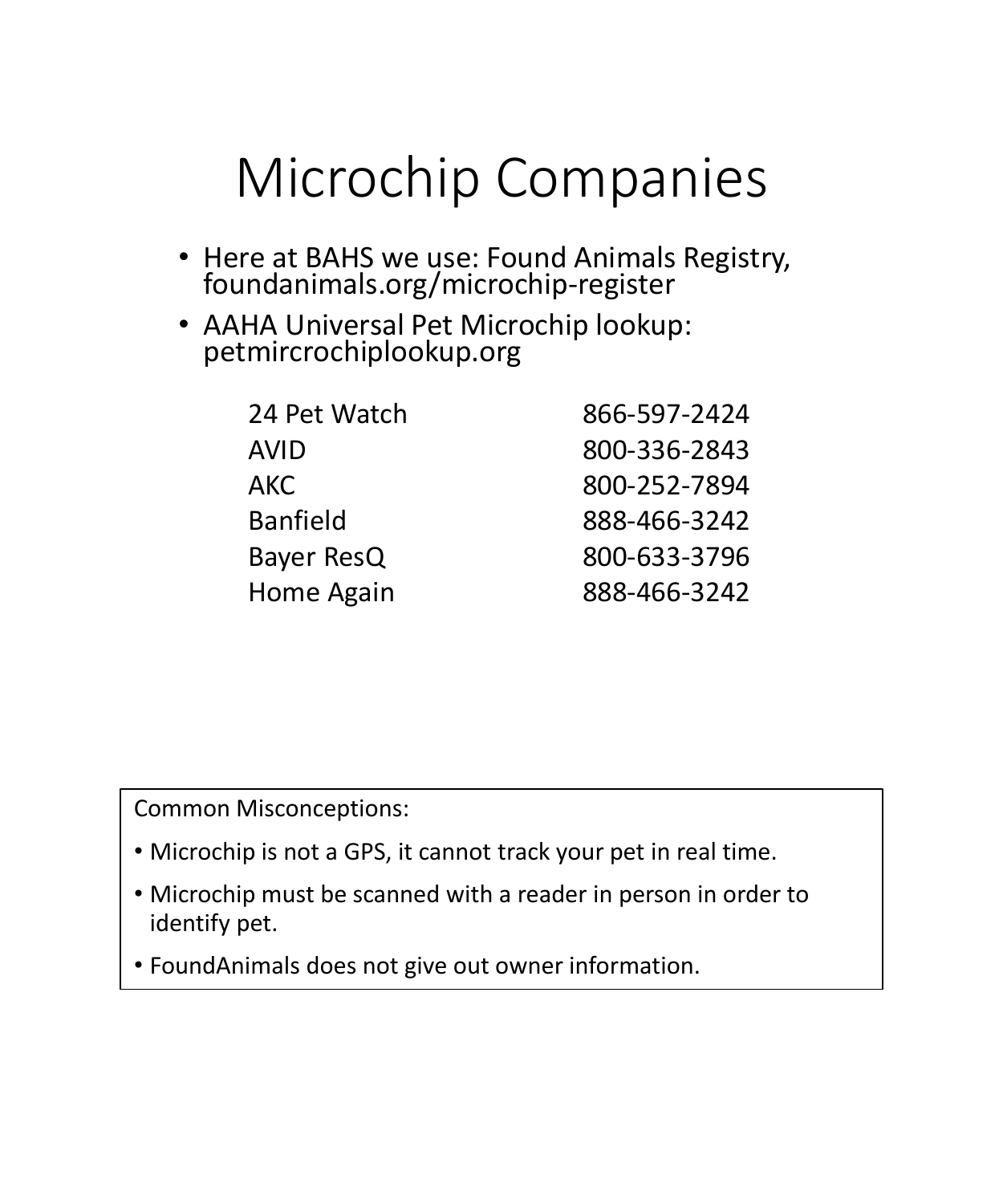# Lost your pet?

- Call and make a lost animal report to the following:
	- St. Clair County Animal Control- (618) 235- 0585
		- www.co.st[clair.il.us/departments/animalservices/pages/strays.aspx](http://www.co.st-clair.il.us/departments/animalservices/pages/strays.aspx)
	- Your local police department.
- Search social media sites, such as Facebook.
- Pages set up for Lost and Found Animals include:
	- Illinois Lost Dogs (also on Craigslist)
	- Illinois Lost Cats
	- Lost or Missing Pets of Belleville
	- Lost or Missing Dogs of St. Clair County
	- St. Clair County Animal Welfare Advocates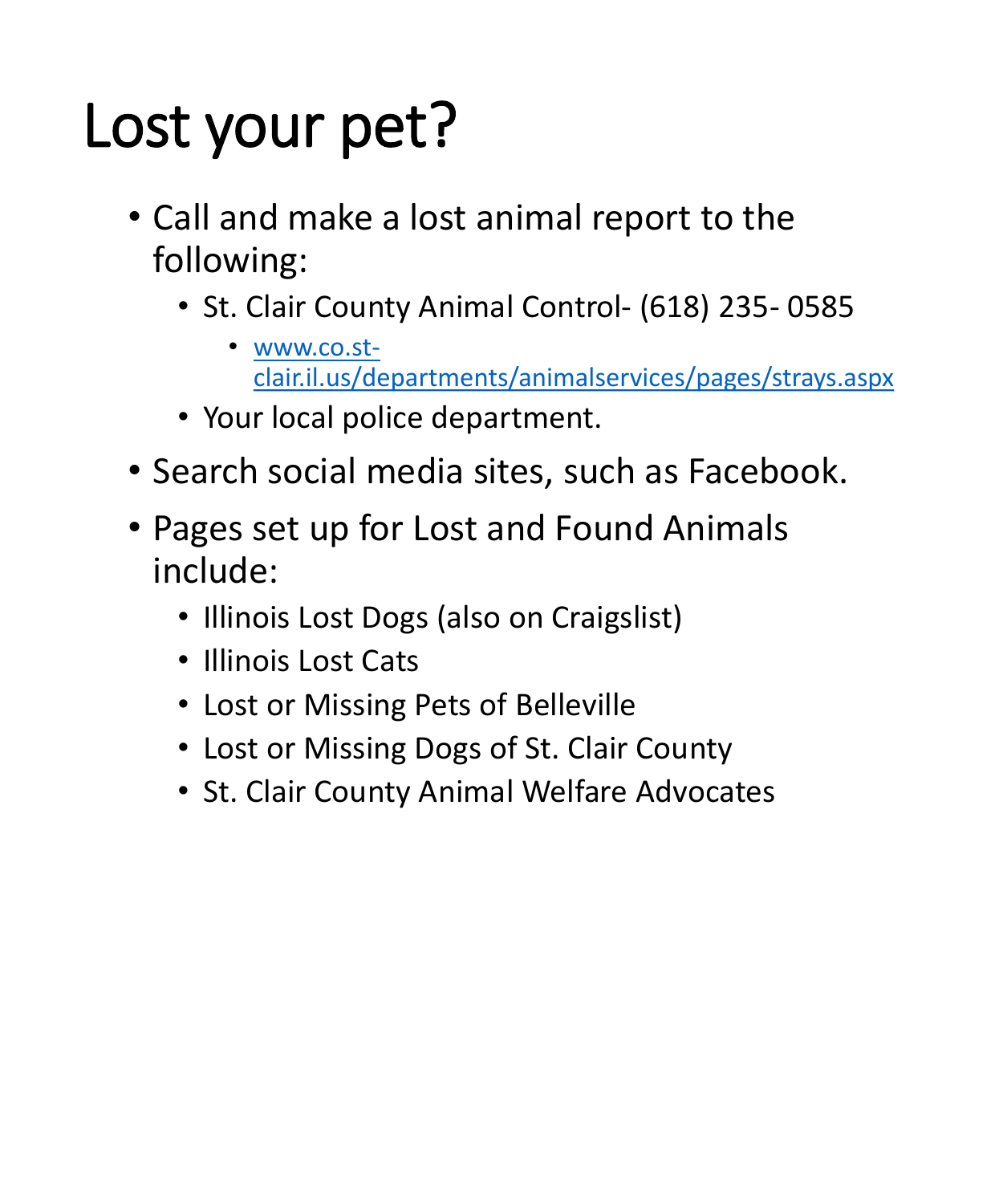# Steps to Help Bring your Lost Pet Home

- Put out food, water, animal's bedding, and an article of your clothing at the location of where your animal was last seen.
- Spread the word by using flyers and signs with a picture of your animal and your contact information listed.
- Check your phone often!
- Instruct everyone helping you to NOT call or chase your animal. If someone else sees your animal, tell them to sit or lay down while avoiding eye contact, and gently toss out a treat to lure them in.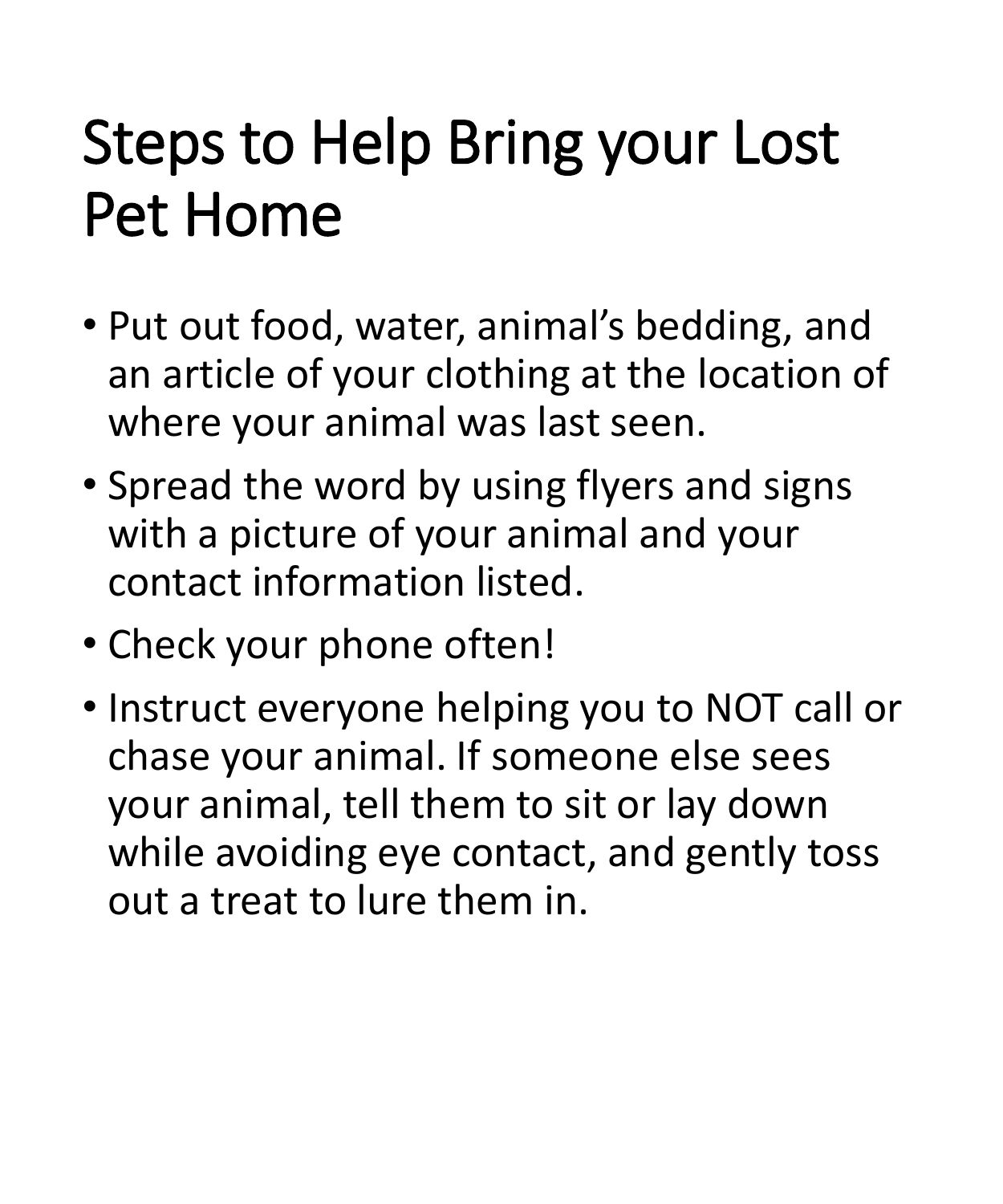# Preparing for an emergency:

Just as you do with your family's emergency supply kit, think first about the basics for survival, particularly food and water.

- Food- keep at least 3 days of food in an airtight, waterproof container.
- Water- store at least 3 days of water specifically for your pets, in addition to the water you need for yourself and your family.
- Medicines and medical records- keep an extra supply of meds your pet takes on a regular basis in a waterproof container.
- First aid kit- talk to your vet about what is most appropriate for your pet's emergency medical needs. Most kids should include cotton bandage rolls, bandage tape and scissors; antibiotic ointment; flea and tick prevention; latex gloves, isopropyl alcohol and saline solution.
- Collar with ID tag, harness, leash- your pet should wear a collar with its rabies tag and identification at all times. Include a backup leash, collar and ID tag in your pets emergency supply kit.
- Important documents- place copies of your pet's registration information, adoption papers, vaccination documents and medical records in a clean plastic bag or waterproof container and also add them to your kit.
- Crate or other pet carrier- if you need to evacuate in an emergency situation, take your animals with you, provided it is practical to do so.
- Sanitation- include pet litter and litter box if appropriate, newspapers paper towels, plastic trash bags, and household chlorine bleach to provide for your pet's sanitation needs. You can use bleach as a disinfectant (dilute nine parts water to one part bleach), or in an emergency you can use it to purify water (8 drops of regular household bleach per gallon of water, sitr well and let it stand for 30 minutes before use.)
- A picture of you and your pet together- if you and your pet become separated, a picture of you and your pet together will help you document ownership and allow others to assist you in identifying your pet. Include detailed information about species, breed, age, sex, color, and distinguishing characteristics.
- Familiar items- put favorite toys, treats or bedding in y our kit. Familiar items can help reduce stress for your pet.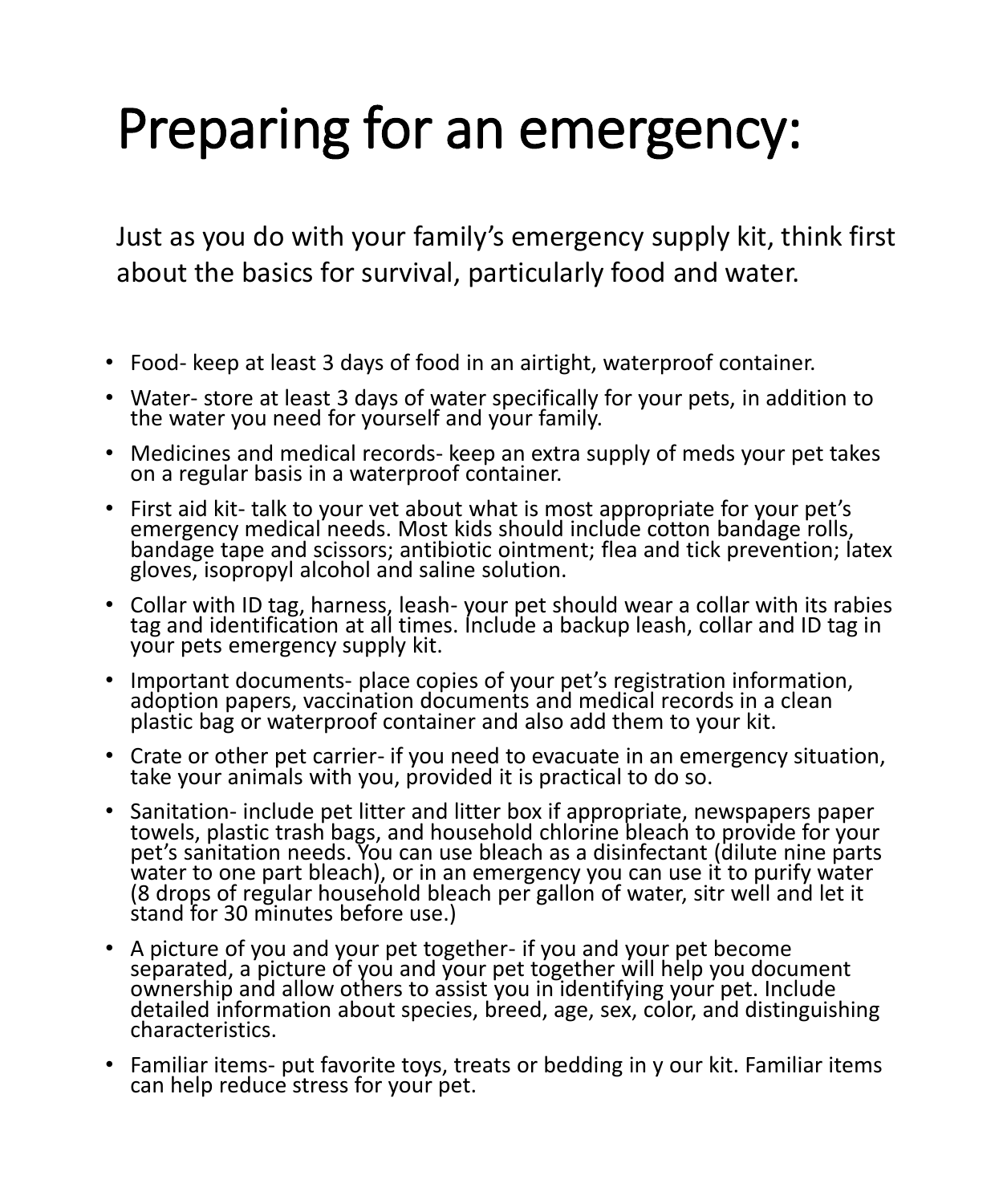### For Assistance:

- **Big Heart Fund-** for pets with heart disease and sudden and unexpected hardship.
- **Brown Dog Foundation-** bridging the gap between the cost of medical care and saving the family pet.
- **Canine Cancer Awareness-** helps fund treatment when the family cannot afford it.
- **Care Credit-** financing plans.
- **Diabetic Cats in Need-** supports diabetic cats in original, adoptive, shelter and rescue homes.
- **God's Creatures Ministry-** Vet Charity Fund (max \$50).
- **Handicapped Pets Foundation-** provides wheelchairs for disabled pets (rear only, not front).
- **Joshua Louis Animal Cancer Foundation-** helps pay for animal cancer treatment.
- **Keep Your Pet-** helps with heart disease, cancer and disabled pets.
- **Magic Bullet Fund-** "Fighting canine cancer, one dog at a time."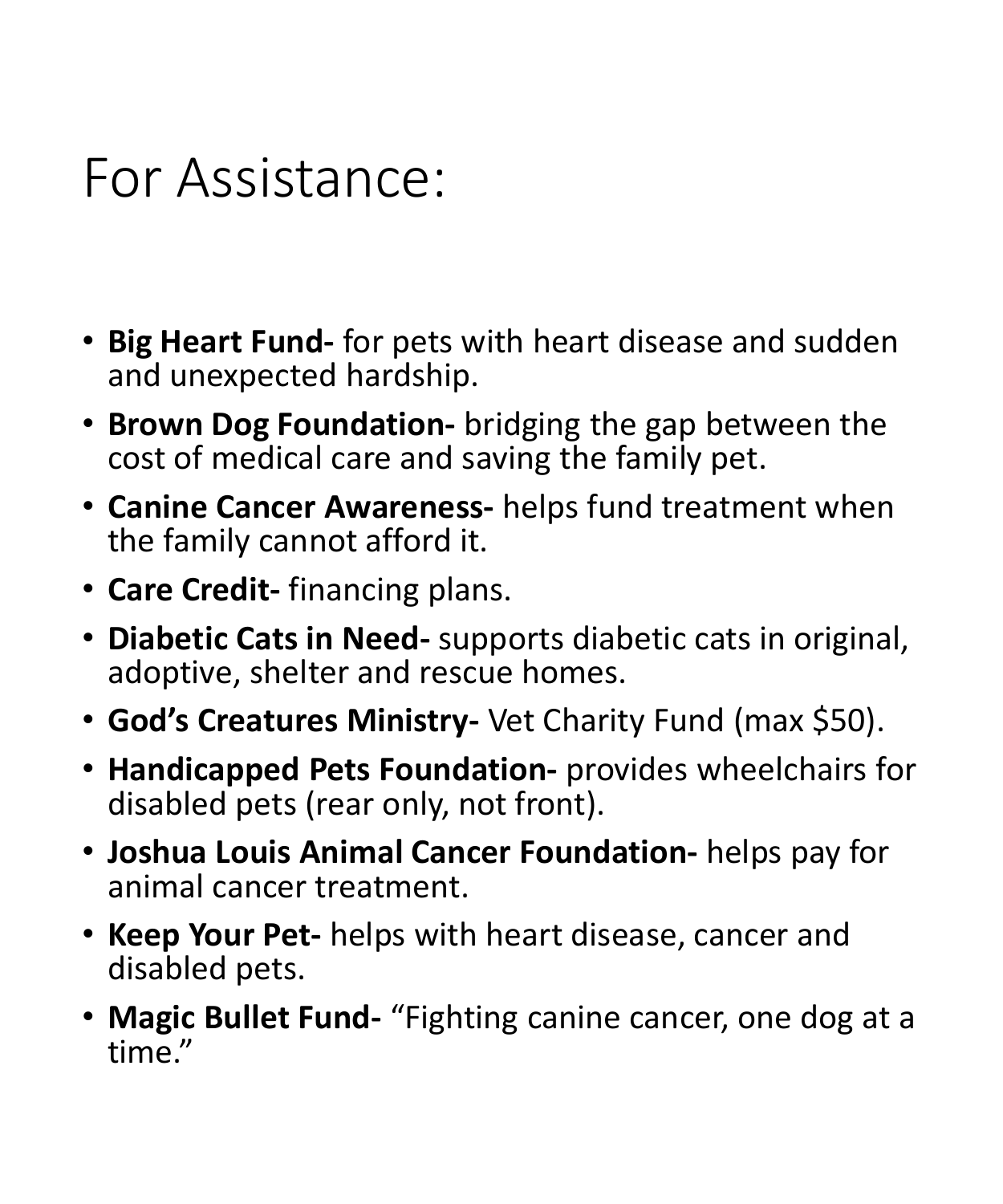### **Trainers**

- BelleCity Kennel Club- (618) 233-9622
- Canine Companions- (618) 656-7664
- Country Estate Kennel- (618) 632-8008
- Four Paws- (618) 670-9000
- Kranky K-9's- (618) 322-7899
- Helping Hounds Dog Training- (618) 213-6659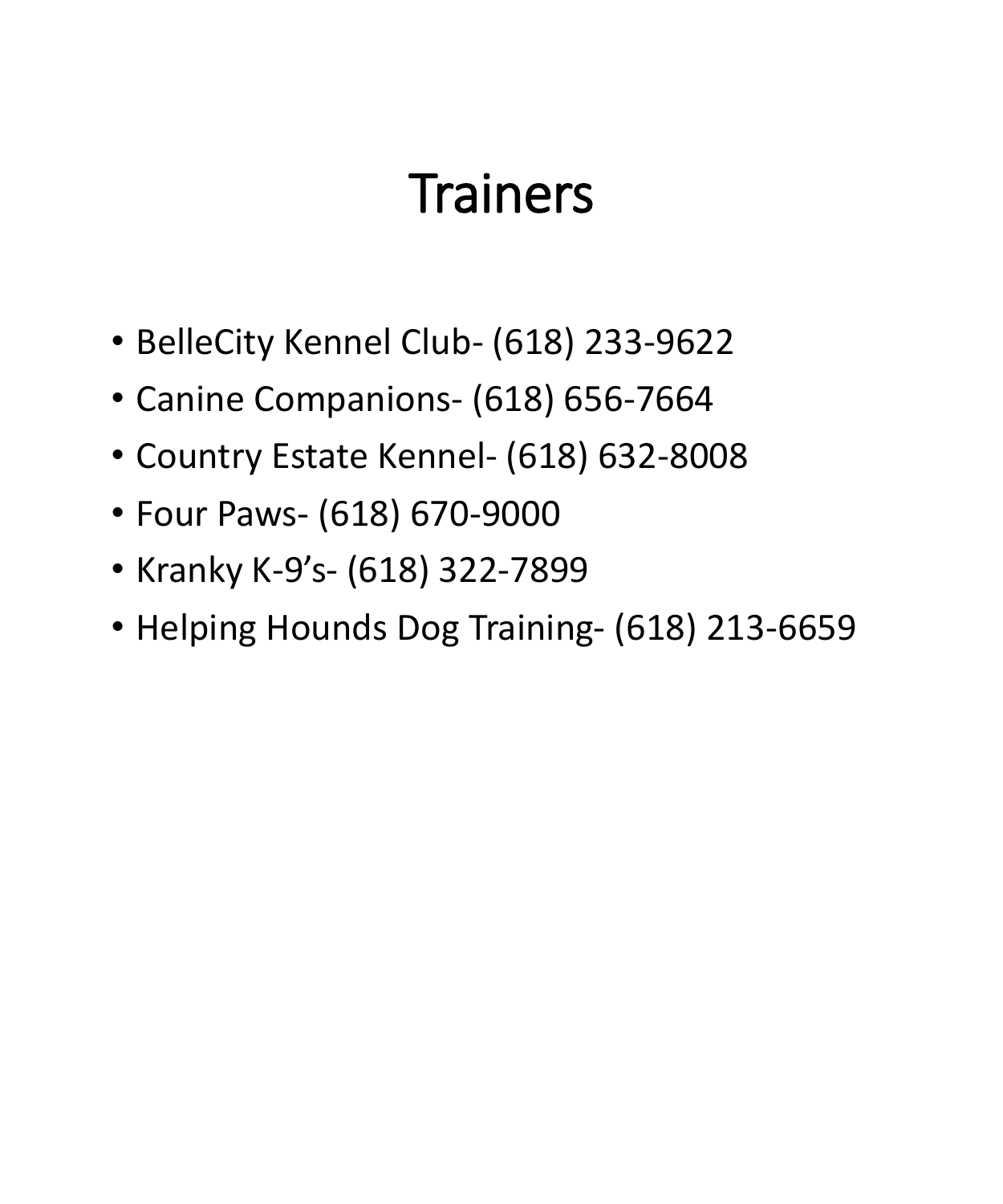### Boarding and Daycare

| All Paws Inn Pet Resort                 | $(618)$ 233-7297   |
|-----------------------------------------|--------------------|
| Best Friends Animal Hosp & Pet Resort   | $(618)$ 222-9860   |
| Camp Bow-Wow                            | $(618)$ 234-9247   |
| Cats Only Resort & Spa                  | $(618)$ 416-2387   |
| <b>Cindy's Critter Camp</b>             | $(618)$ 344-4096   |
| <b>Country Estate Kennels</b>           | $(618) 632 - 8008$ |
| Dog Day Afternoon                       | $(618)$ 233-0060   |
| <b>Four Paws</b>                        | $(618) 632 - 4615$ |
| <b>Hillcrest Kennels</b>                | $(618)$ 233-3406   |
| <b>Kennelwood Pet Resort</b>            | $(618) 628 - 3093$ |
| LaBeast Pet Resort                      | $(618)$ 391-9155   |
| <b>Lucky Dog Barks &amp; Recreation</b> | $(618)$ 277-2275   |
| Spencer Kennels                         | $(618) 632 - 7387$ |
| Zany Dogs Boarding & Daycare            | $(618)$ 588-9269   |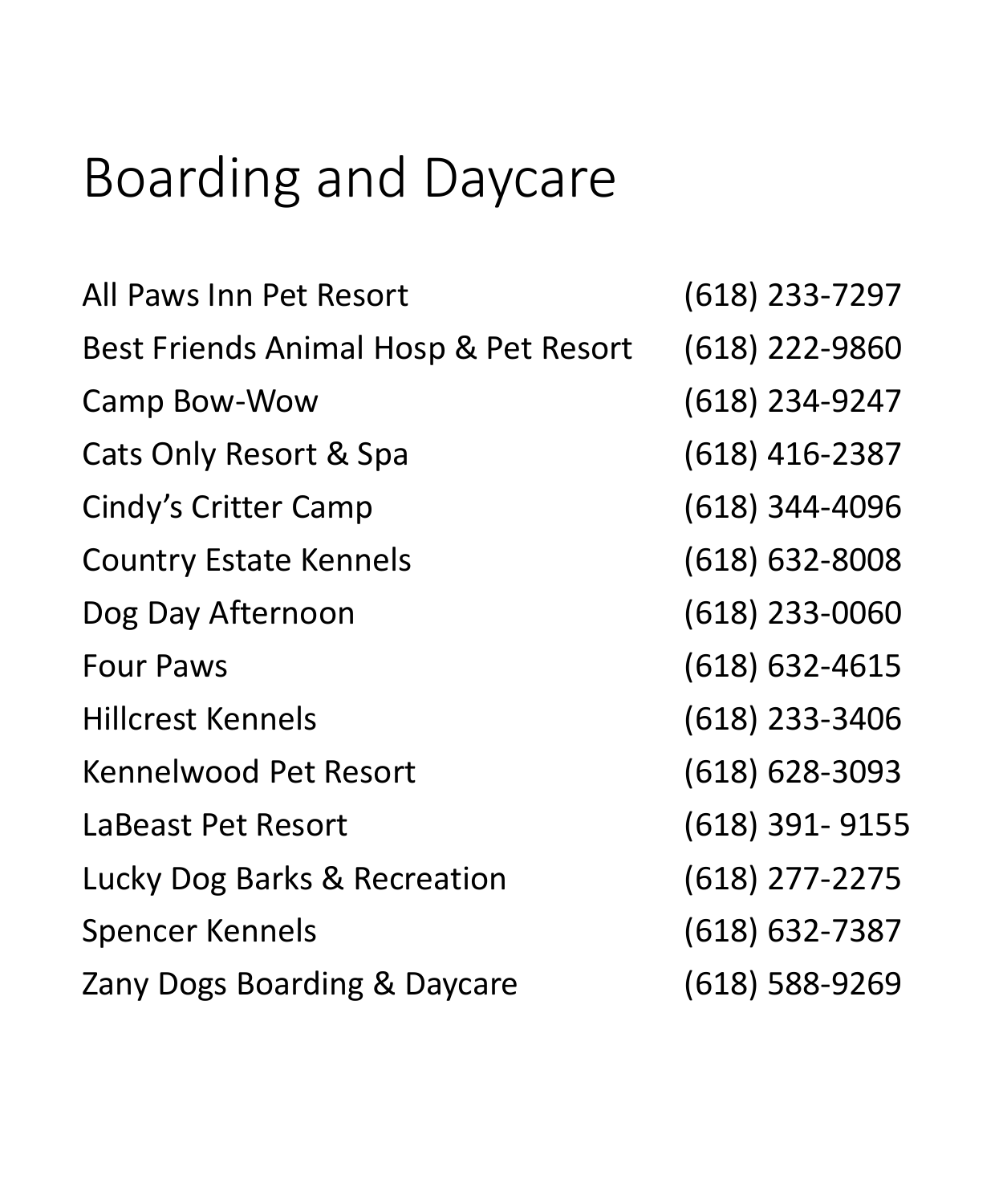### Local Veterinarians:

- All About Pets (O'Fallon) (618) 628-1560
- AnRus Vet Clinic (Freeburg) (618) 539-3444
- Belleville Animal Clinic (Belleville) (618) 233-5720
- Baer's Animal Clinic (Trenton) (618) 224-7051
- Banfield (O'Fallon) (618) 624-2555
- Bellson Animal Hospital (Columbia) (618) 281-5100
- Bethalto Animal Clinic (Bethalto) (618) 377-2139
- Best Friends (Swansea) (618) 222-9860
- Carey's Pet Hospital (Swansea) (618) 233-4188
- Collinsville Animal E.R. (Collinsville) (618) 346-1843
- Columbia Animal Hospital (Columbia) (618) 281-7161
- Davis Pet Hospital (Collinsville) (618) 344-2097
- Four Paws Animal Hospital (O'Fallon) (618) 632- 4615
- Freeburg Animal Hospital (Freeburg) (618) 539-5400
- Fairview Heights Animal Clinic (Fairview Heights) (618) 398-1530